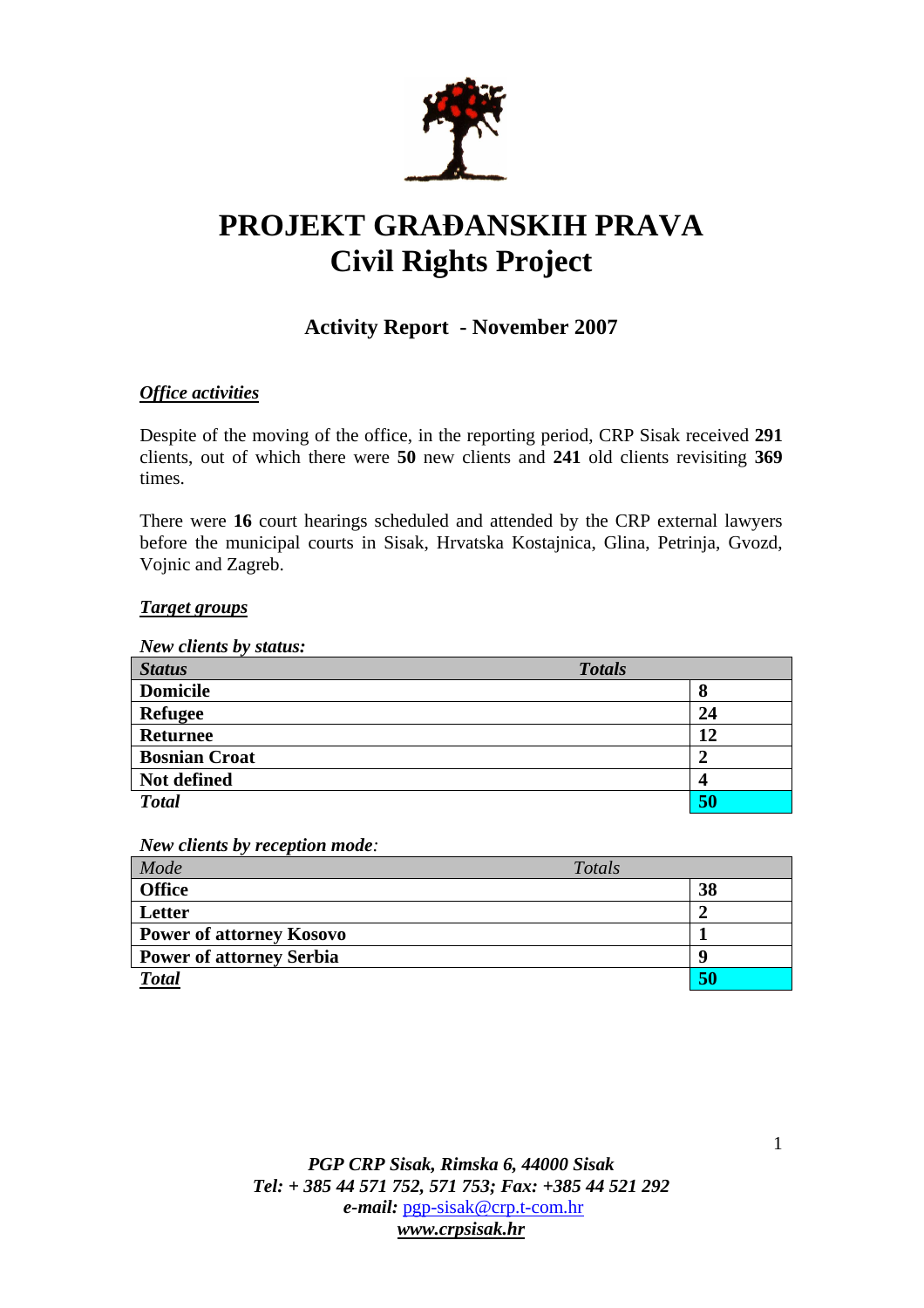| <b>TYPE OF CASE</b>                    | <b>NUMBER OF EVENTS</b> |
|----------------------------------------|-------------------------|
| Citizenship                            | 20                      |
| Documents and status                   | 86                      |
| Ownership                              | 104                     |
| Pension and health and social security | 48                      |
| Housing care                           | 30                      |
| Tenancy rights                         | 27                      |
| Labour                                 | 11                      |
| Misdemeanour                           |                         |
| Other                                  | 27                      |
| <b>TOTAL</b>                           | 358                     |

## **LEGAL ASSISTANCE**

| Appeals/complaints       | 20  |
|--------------------------|-----|
| Letters                  | 53  |
| Lawsuits                 | 14  |
| Administrative lawsuit   | 10  |
| Constitutional complaint |     |
| Submissions              | 96  |
| Legal counselling        | 105 |
| Quick advises            | 65  |
| <b>TOTAL</b>             | 366 |

## *Legal issues*

In the reporting period, the portion of administrative cases in all cases reduced, but this fact does not prove that the administration work better, which can be demonstrated by the ongoing administrative cases and submissions sent by CRP that show that the cases are not being solved.

Regarding the types of cases, the ownership related cases remain dominant, and the opposite party in these cases is frequently the state or local government units. It shows that even 12 years after the war, the budget users do not do their job, but they burden the judiciary and obstruct their taxpayers in realisation of their rights. Therefore, CRP shall present three cases, two cases of the clients that approach CRP this month (M.P. CRP case no. 9847 and M.Z. CRP case no. 10263) and one old case (M.K. CRP case no. 5688), which has not been solved yet.

The common thing for mentioned cases is that during the 1980s the land was taken away from the clients, based on the Law on Expropriation, and they were recognised the right to compensation, by the final decisions of the relevant administration body of the Town of Petrinja, as it was public interest. The clients were to be compensated in money or by giving them another adequate land. The common thing for all clients is also that the process of compensation was not finalised till the war in 1991, and that they, being of the Serb origin, fled and became refugees. When they were able to return, their requests were rejected, with explanation that they were late, because the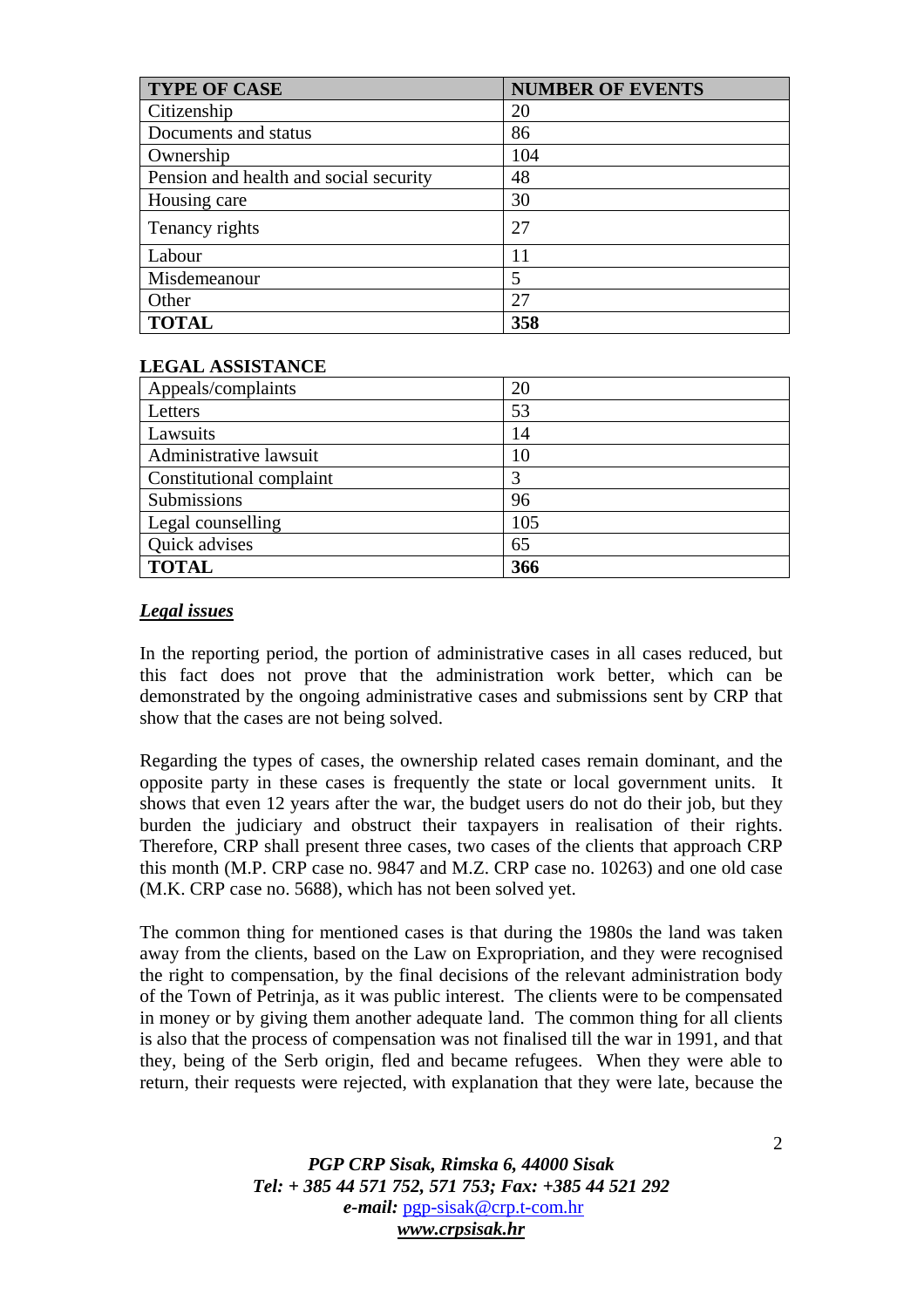Law on Compensation for Property Taken during the Yugoslav Communist Rule set the deadline for submitting of requests on 30 June 1997.

Therefore, for more reasons, CRP considers the present regulations and practice as inadequate and opposite to the international legal standards, as well as unfair. There is no statute of limitation in relation to ownership, the war and refuge is vis maior, there is no sustainable return of refugees to Croatia, requests for repossession, i.e. compensation were submitted in the ex state, the clients had entered the possession of land, but they were not registered, etc. Therefore, the requests submitted in the former state should have been taken as valid, because the refugees could not submit new requests during the mentioned short period of time.

Mr. P. was given the land, by the decision of the administrative body, in 1981 and he is still in possession of that land, but he is not registered in the land registry. Though the mentioned decision has a legal title of registry, the Town of Petrinja, which is still the registered owner of the land, objects to the transfer of ownership to the client, for unknown reasons. Believing that this is a clear case, CRP assisted the clients in initiating of court procedure, though CRP is of an opinion that it should not have been necessary.

The case of M.Z., who represents her mother, is even more drastic and unbelievable. The client's mother was on 25 July 1979, by a final decision of the relevant body of the Town of Petrinja, in the procedure of expropriation, taken away her land for building of military objects for the former Yugoslav Army, i.e. the Ministry of Defence, whose legal successor is the Ministry of Defence of the Republic of Croatia. As she was given the right for compensation, on 29 March 1982, she concluded an agreement on compensation with the Ministry, by which she got another land. She has been in possession of that land. She did not register the ownership, as at that time she did not have a real need to do so, and she has no legal education. On 19 April 2002 she approached the Town of Petrinja. The State Attorney's office, which represents the State, objected the request, which was by the Town of Petrinja arbitrarily titled as request for repossession of property, and rejected it, based on the statute of limitation. The legal deadline for deciding on such requests is 30 days, and for extremely difficult cases 60 days. Also, the client has no education and in accordance with the Article 14 of the Law on Administrative Procedure, the relevant body was supposed to inform her on her rights. Instead, the request was proceeded under wrong legal basis and in wrong direction and it finished by rejection. It took almost six years for this decision. Therefore, all the deadlines were broken by the decision-makers. However, the illiterate client was rejected based on braking of deadline.

The client has been in possession of the mentioned land for over 25 years. She has not had any reason for requesting of repossession of property, but only registration in her name. This means that the relevant body completely missed the legal basis of her request. CRP filed an appeal to the Ministry of Justice, and at the same time initiated procedure for court procedure.

> *PGP CRP Sisak, Rimska 6, 44000 Sisak Tel: + 385 44 571 752, 571 753; Fax: +385 44 521 292 e-mail:* pgp-sisak@crp.t-com.hr *www.crpsisak.hr*